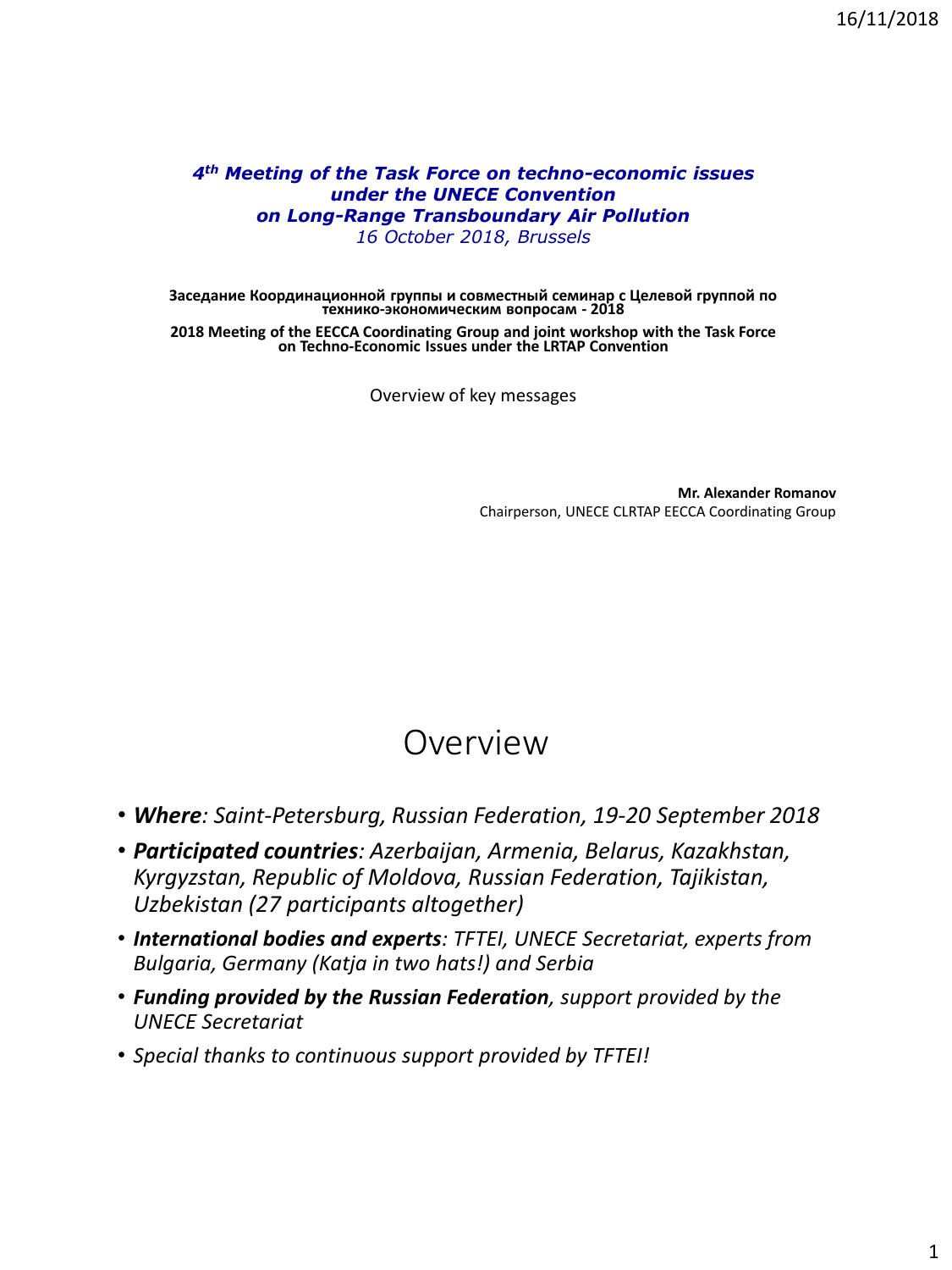## Key issues discussed

- *Recent developments on air pollution abatement in the region*
- *Saltsjöbaden VI and updated LTS of the Convention*
- *BAT implementation*
- *Reactive nitrogen and agricultural sector*
- *Special session on national experience in Convention's protocols implementation*
- *Small and residential combustion*
- *TFTEI-managed work on ERICCa, VOC Guidance, Clearing House and beyond*

## Key messages

- *All countries of the region have intensified their activities on air pollution issues, especially in comparison with 2010 (year of CG establishment); general participation has increased as well;*
- *Environmental regulations are being modernized and further developed in majority of countries in the region (with a number of outdated provisions still in place)*
- *Improvement of national reporting on air pollutant emissions under CLRTAP (major gaps still present)*
- *Wide introduction of EURO standards for transport and fuel (level of commitment varies)*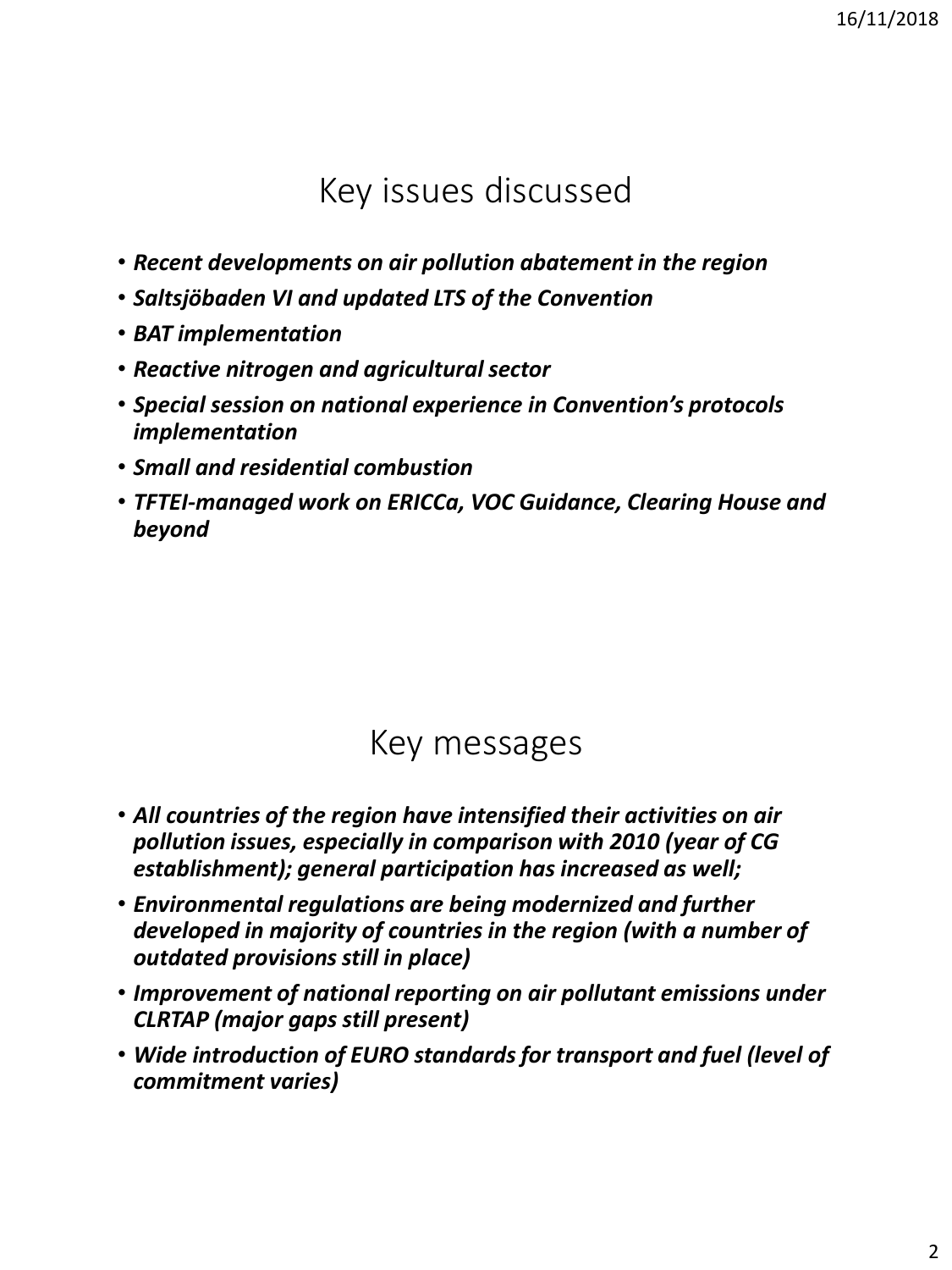#### Key messages

- *BAT and integrated environmental permits are important instruments; existing and upcoming regional experience needs to be shared and carefully studied*
- *Expansion of local/national air quality monitoring networks (significant resources are still required to build national networks of satisfactory quality)*
- *Move towards 0.1x0.1 grid for emissions assessment and reporting in few countries (advantages and challenges are significant)*
- *General institutional miscoordination on environment/air quality issues at national level still exists, especially in Central Asian countries*

#### Key messages

- *Focus on EECCA issues in Saltsjöbaden VI outcomes and updated LTS is appreciated by the region, willingness to proceed further with implementation of recent protocols is evident, yet national circumstances must be taken into account; front runners should try their best in sharing experience and knowledge;*
- *Agricultural sector emissions as well as residential burning are yet to be understood and get more attention; some countries see these sectors as evident sources of air pollution, yet others do not*
- *Expert capacity requires enhancement, aging of qualified personnel is increasingly evident; socio-economic constraints block environment-oriented development*